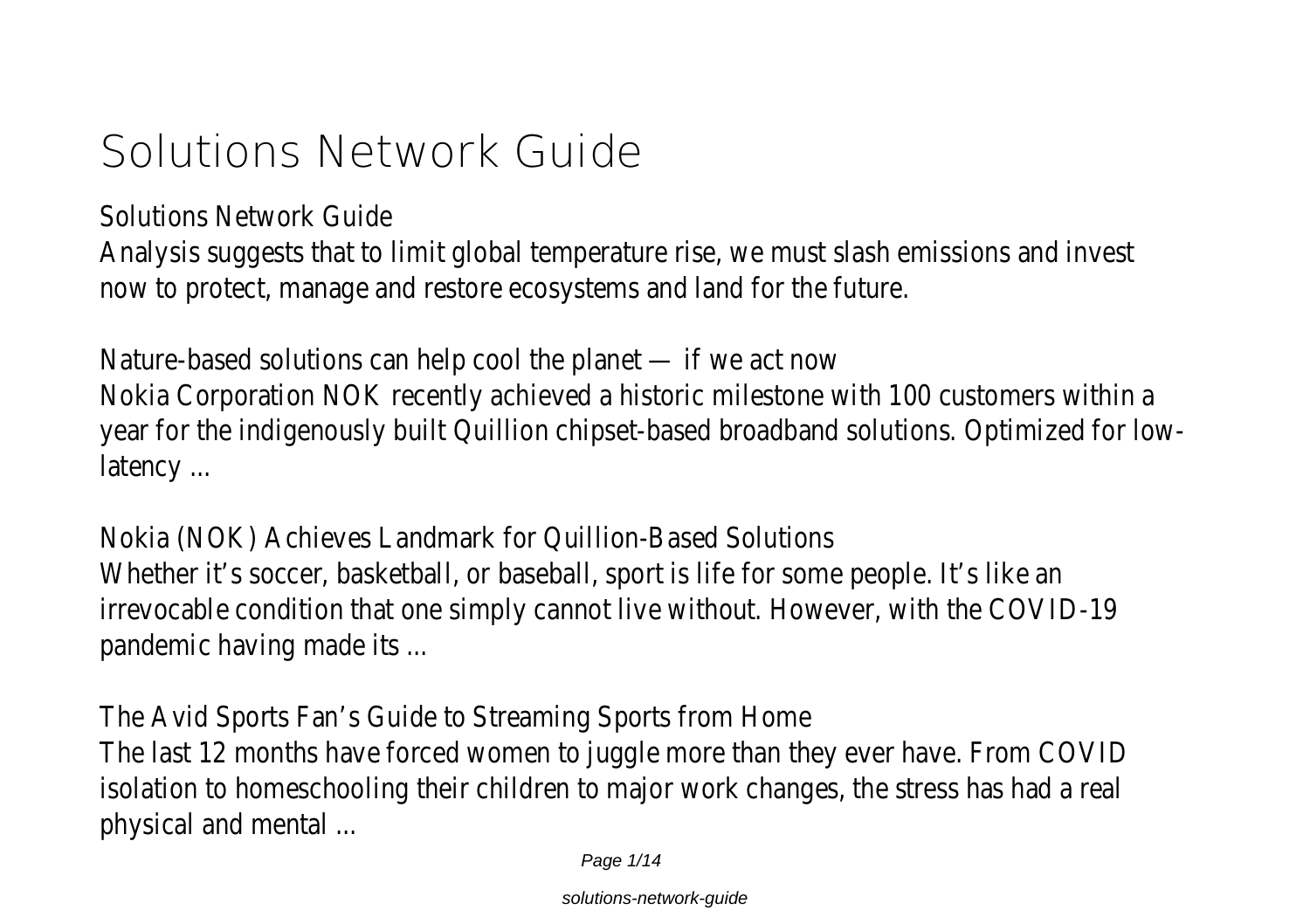Women Everywhere Are More Frazzled Than Ever: New Reboot Guide May Hold the Solution

Maxxess Systems, a globally recognised company in event response management and collaboration systems, is pleased to announce their partnership with Digital Watchdog, an industry renowned company ...

Maxxess Systems and Digital Watchdog collaborate to deliver complete video surveillance solution

The Department of Homeland Security Cybersecurity and Infrastructure Security Agency released eviction guidance for system compromises caused by the supply-chain attack on SolarWinds and subsequent ...

Microsoft – CISA Eviction Guide for SolarWinds, Microsoft O365 Compromises IP Infusion, a leading provider of network disaggregation solutions for telecom and data communications operators, and Edgecore Networks, a leading provider of traditional and open network solutions, ...

Disaggregated Networking Solution by IP Infusion and Edgecore Networks Deployment Completed at London Internet Exchange

Page 2/14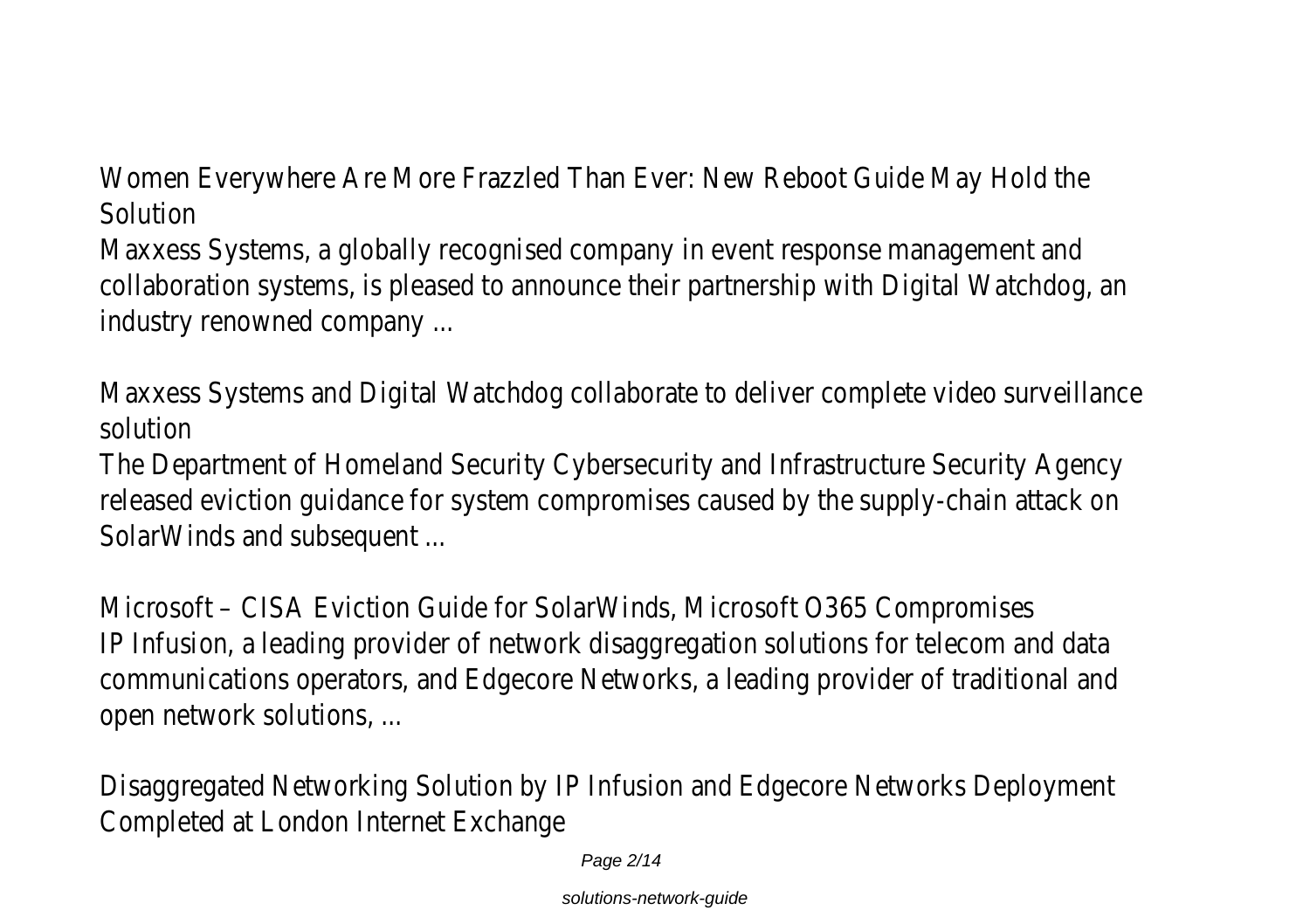WIND, a leading high-performance networking software company today announced the launch of their 6WINDCloud networking solution that embraces the Cloud Native ...

6WIND launches 6WINDCloud - the Innovative Cloud Native, Disaggregated Networking Software Solution

Apex's new Outsourced Special Purpose Acquisition Company Chief Operating Officer Solution is set to include custody through its third party network ...

Apex's new outsourced solution to include custody services Longtime customer Hospice of Wichita Falls talks about why they'd recommend using Santa Rosa Communications to other businesses.

News Channel 6 City Guide: Santa Rosa Communications (3) Aura, Team Lead, Professional Services, CompuMark™, Clarivate discusses her career todate, her development at Clarivate and her role in the Clarivate Volunteer Network.

Making A Difference: The Clarivate Volunteer Network Farhad Forbes, Co-chairman, Forbes Marshall, has been re-elected global Chair of Family Business Network International ...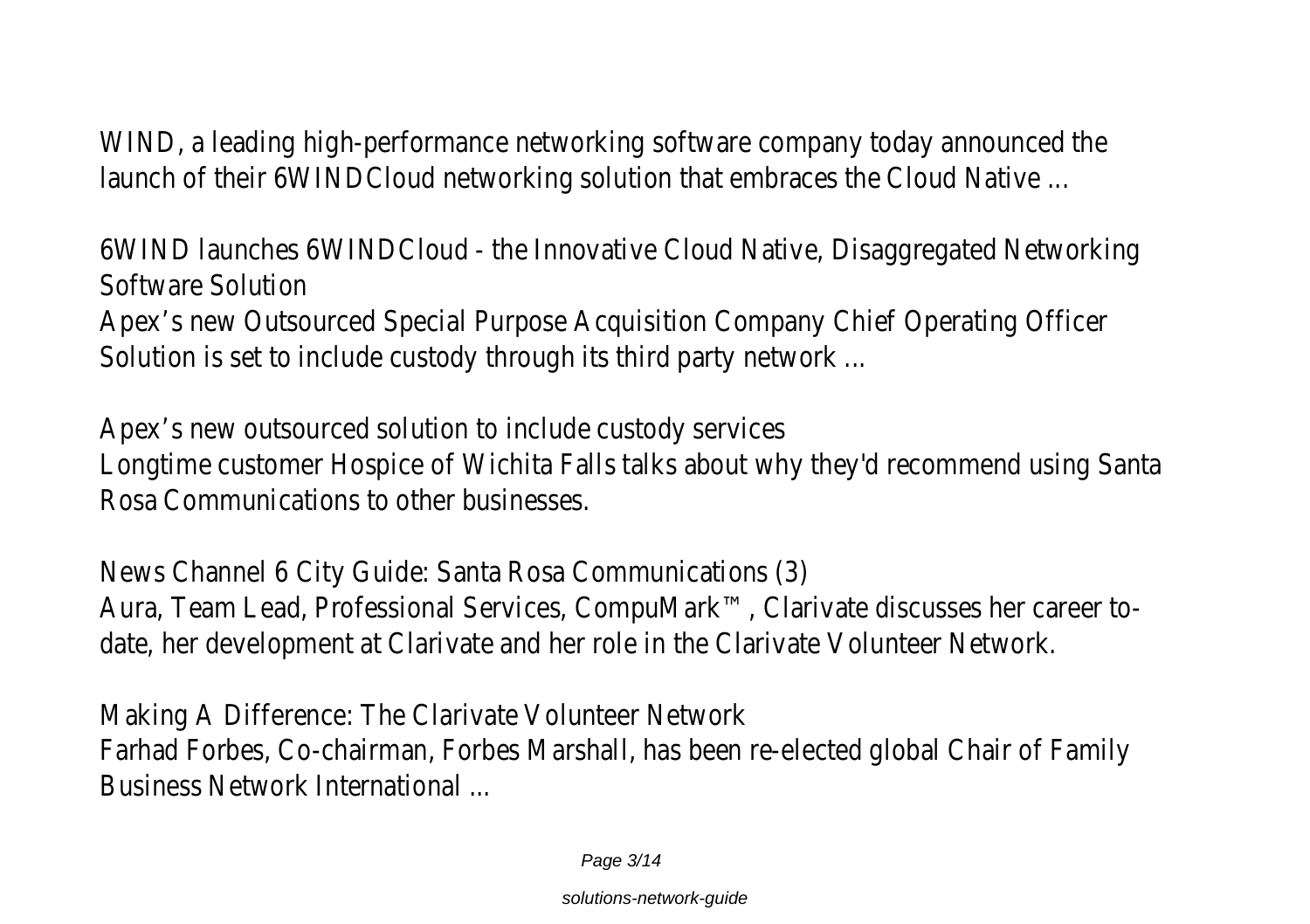Farhad Forbes re-elected global chair of the Family Business Network The Cannabist retail experience was developed to educate, inspire and serve the rapidly growing cannabis market with the highest quality products, technology-led solutions and unmatched customer ...

Columbia Care Unveils National Retail Experience with Launch of Cannabist; Creates a National Dispensary Network Leveraging Proprietary Technology Pla Cloud computing is one of the fastest-growing industries and is expected to exceed the trilliondollar mark in the next decade. In recent weeks, the sector has corrected although earnings momentum ...

Cloud Computing in 2021: A Complete Investor's Guide IT administrators and manufacturers can now secure enterprise computing, with the latest specification from the Trusted Computing Group (TCG). This new guide v ...

TCG releases first security verification guide for enterprise systems with NIST Top Leading Companies of Global Virtual Network Services Market are Oracle Corporation, VMware Inc, Huawei Technologies Co. Ltd., Microsoft Corporation, Verizon Enterprise, IBM Corporation, Hewlett ...

Page 4/14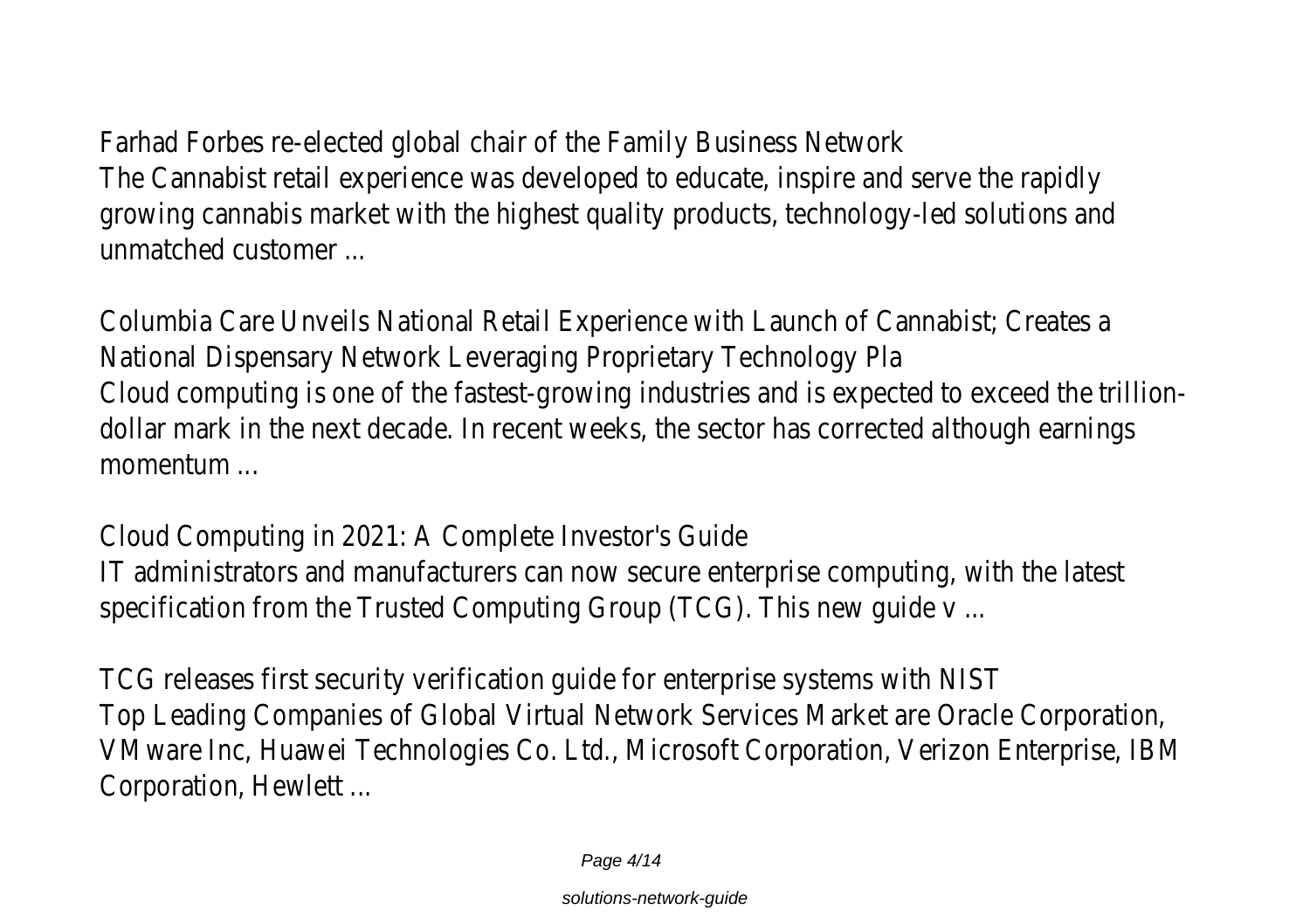Virtual Network Services Market 2021 Technology Progress – Oracle Corporation, VMware Inc, Huawei Technologies Co. Ltd., Microsoft Corporation In April, the House passed a statehood bill that included a clever end run around one constitutional obstacle, seeming to put the possibility of statehood into the realm of the plausible. But as the ...

Your All-Purpose Wonk's Guide to Why D.C. Statehood Is So Hard DHS CISA unveiled eviction guidance to support entities compromised by the global supplychain attack on SolarWinds Orion and subsequent compromises of Microsoft Active Directory and O365.

In April, the House passed a statehood bill that included a clever end run around one constitutional obstacle, seeming to put the possibility of statehood into the realm of the plausible. But as the ...

Cloud Computing in 2021: A Complete Investor's Guide Columbia Care Unveils National Retail Experience with Launch of Cannabist; Creates a National Dispensary Network Leveraging Proprietary Technology Pla Solutions Network Guide

Analysis suggests that to limit global temperature rise, we must slash emissions and invest

Page 5/14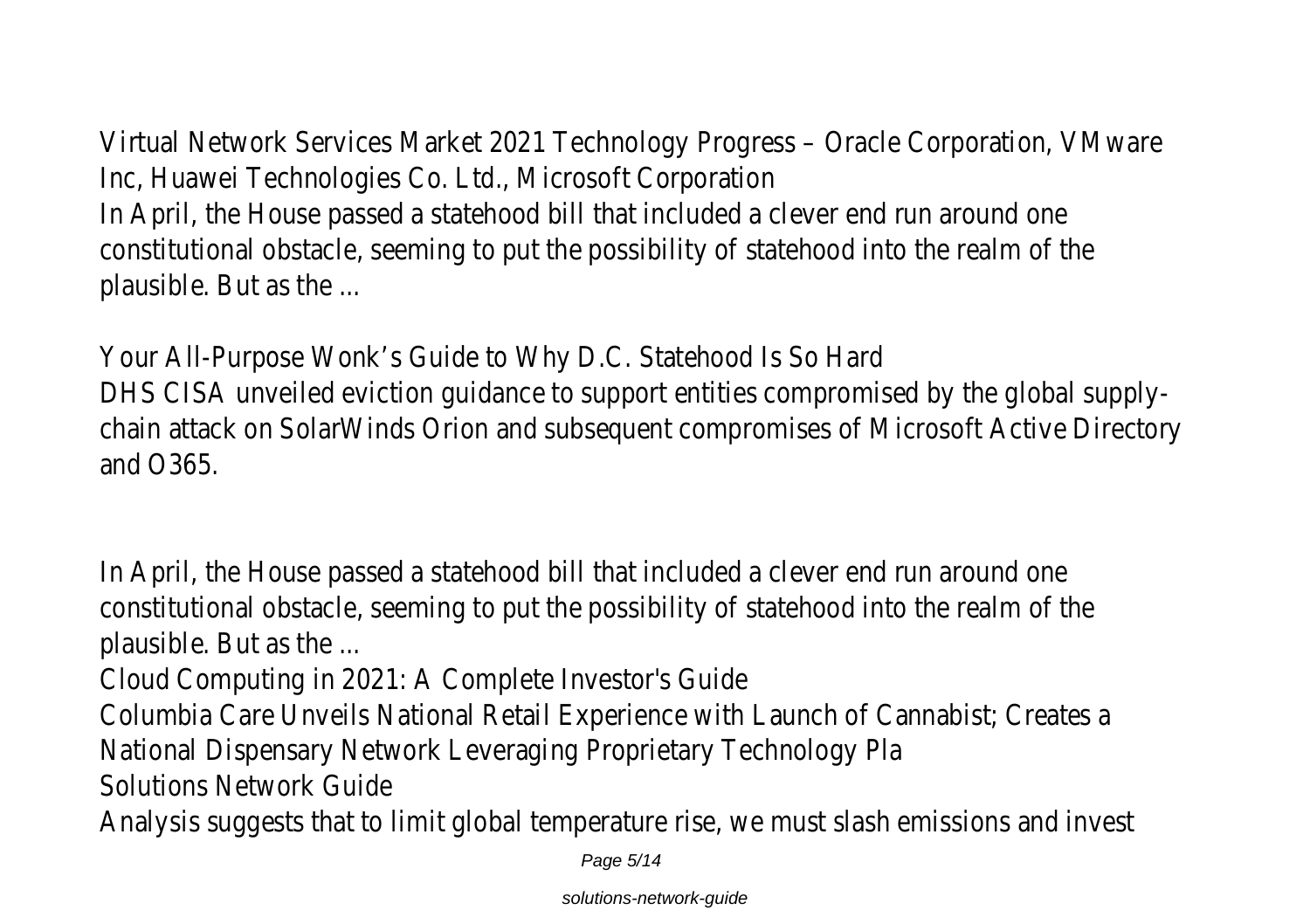now to protect, manage and restore ecosystems and land for the future.

Nature-based solutions can help cool the planet — if we act now Nokia Corporation NOK recently achieved a historic milestone with 100 customers within a year for the indigenously built Quillion chipset-based broadband solutions. Optimized for lowlatency ...

Nokia (NOK) Achieves Landmark for Quillion-Based Solutions Whether it's soccer, basketball, or baseball, sport is life for some people. It's like an irrevocable condition that one simply cannot live without. However, with the COVID-19 pandemic having made its ...

The Avid Sports Fan's Guide to Streaming Sports from Home The last 12 months have forced women to juggle more than they ever have. From COVID isolation to homeschooling their children to major work changes, the stress has had a real physical and mental ...

Women Everywhere Are More Frazzled Than Ever: New Reboot Guide May Hold the Solution Maxxess Systems, a globally recognised company in event response management and

Page 6/14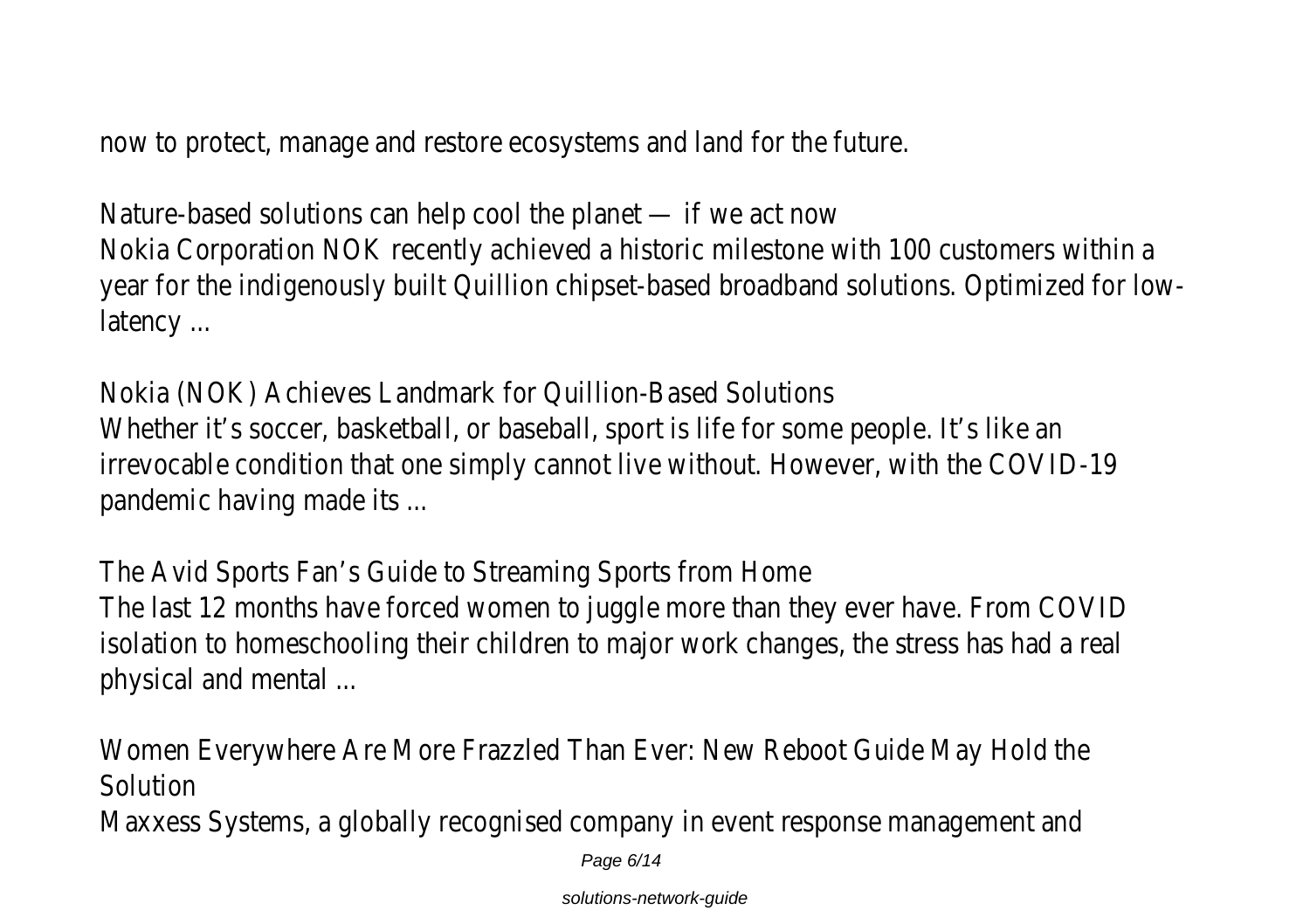collaboration systems, is pleased to announce their partnership with Digital Watchdog, an industry renowned company ...

Maxxess Systems and Digital Watchdog collaborate to deliver complete video surveillance solution

The Department of Homeland Security Cybersecurity and Infrastructure Security Agency released eviction guidance for system compromises caused by the supply-chain attack on SolarWinds and subsequent ...

Microsoft – CISA Eviction Guide for SolarWinds, Microsoft O365 Compromises IP Infusion, a leading provider of network disaggregation solutions for telecom and data communications operators, and Edgecore Networks, a leading provider of traditional and open network solutions, ...

Disaggregated Networking Solution by IP Infusion and Edgecore Networks Deployment Completed at London Internet Exchange

WIND, a leading high-performance networking software company today announced the launch of their 6WINDCloud networking solution that embraces the Cloud Native ...

6WIND launches 6WINDCloud - the Innovative Cloud Native, Disaggregated Networking

Page 7/14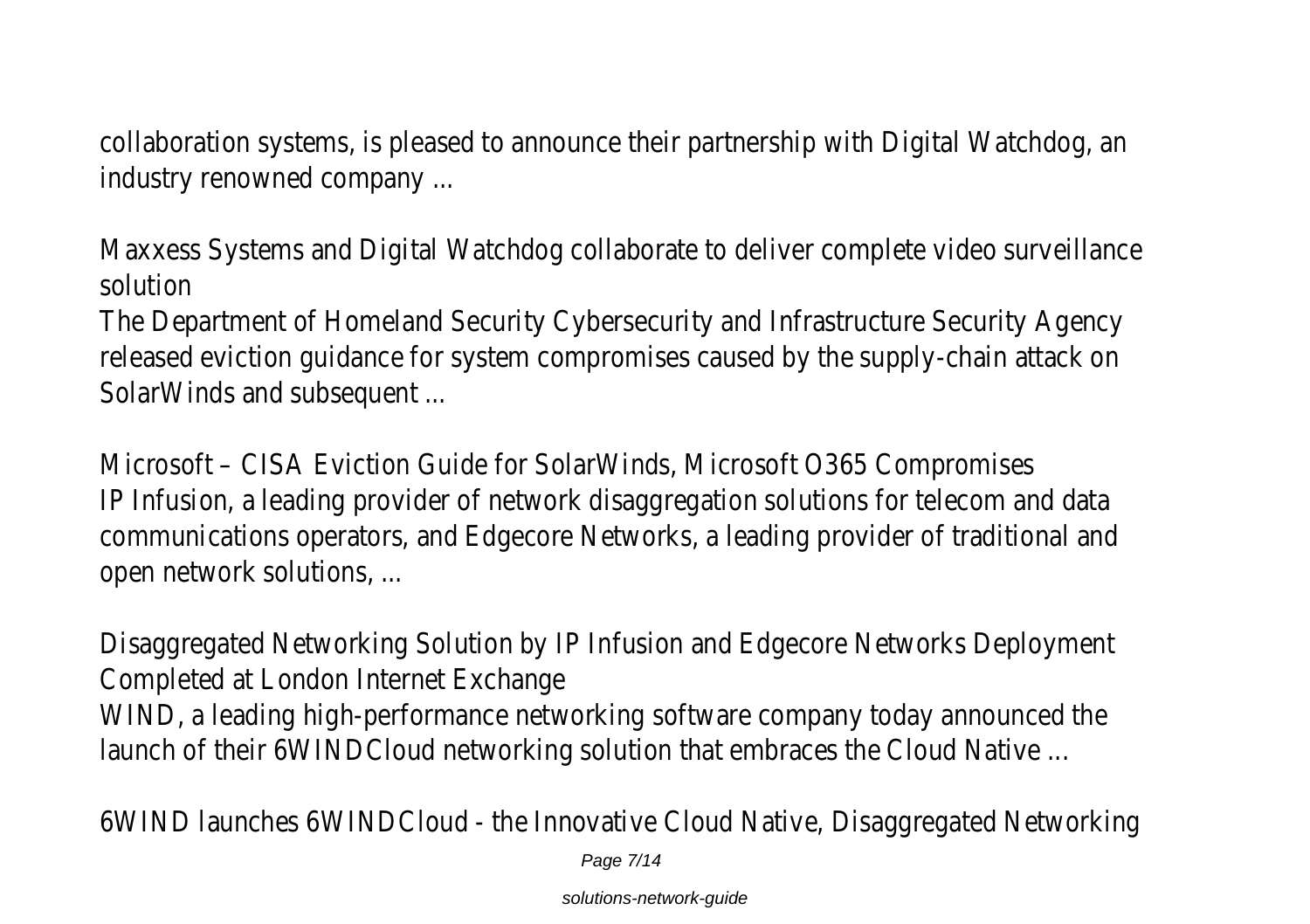Software Solution

Apex's new Outsourced Special Purpose Acquisition Company Chief Operating Officer Solution is set to include custody through its third party network ...

Apex's new outsourced solution to include custody services Longtime customer Hospice of Wichita Falls talks about why they'd recommend using Santa Rosa Communications to other businesses.

News Channel 6 City Guide: Santa Rosa Communications (3) Aura, Team Lead, Professional Services, CompuMark™, Clarivate discusses her career todate, her development at Clarivate and her role in the Clarivate Volunteer Network.

Making A Difference: The Clarivate Volunteer Network Farhad Forbes, Co-chairman, Forbes Marshall, has been re-elected global Chair of Family Business Network International ...

Farhad Forbes re-elected global chair of the Family Business Network The Cannabist retail experience was developed to educate, inspire and serve the rapidly growing cannabis market with the highest quality products, technology-led solutions and unmatched customer ...

Page 8/14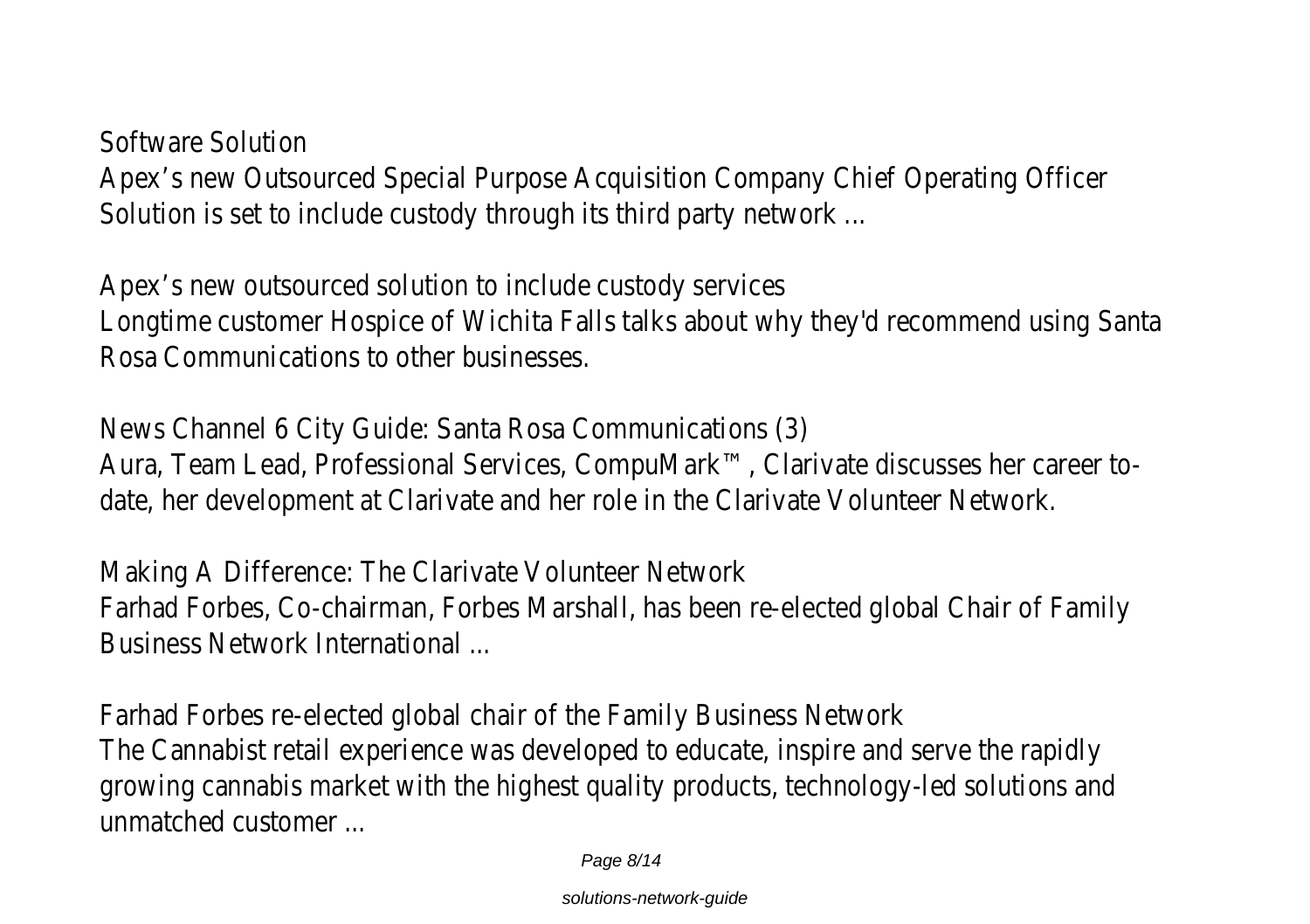Columbia Care Unveils National Retail Experience with Launch of Cannabist; Creates a National Dispensary Network Leveraging Proprietary Technology Pla Cloud computing is one of the fastest-growing industries and is expected to exceed the trilliondollar mark in the next decade. In recent weeks, the sector has corrected although earnings momentum ...

Cloud Computing in 2021: A Complete Investor's Guide IT administrators and manufacturers can now secure enterprise computing, with the latest specification from the Trusted Computing Group (TCG). This new guide v ...

TCG releases first security verification guide for enterprise systems with NIST Top Leading Companies of Global Virtual Network Services Market are Oracle Corporation, VMware Inc, Huawei Technologies Co. Ltd., Microsoft Corporation, Verizon Enterprise, IBM Corporation, Hewlett ...

Virtual Network Services Market 2021 Technology Progress – Oracle Corporation, VMware Inc, Huawei Technologies Co. Ltd., Microsoft Corporation In April, the House passed a statehood bill that included a clever end run around one constitutional obstacle, seeming to put the possibility of statehood into the realm of the

Page 9/14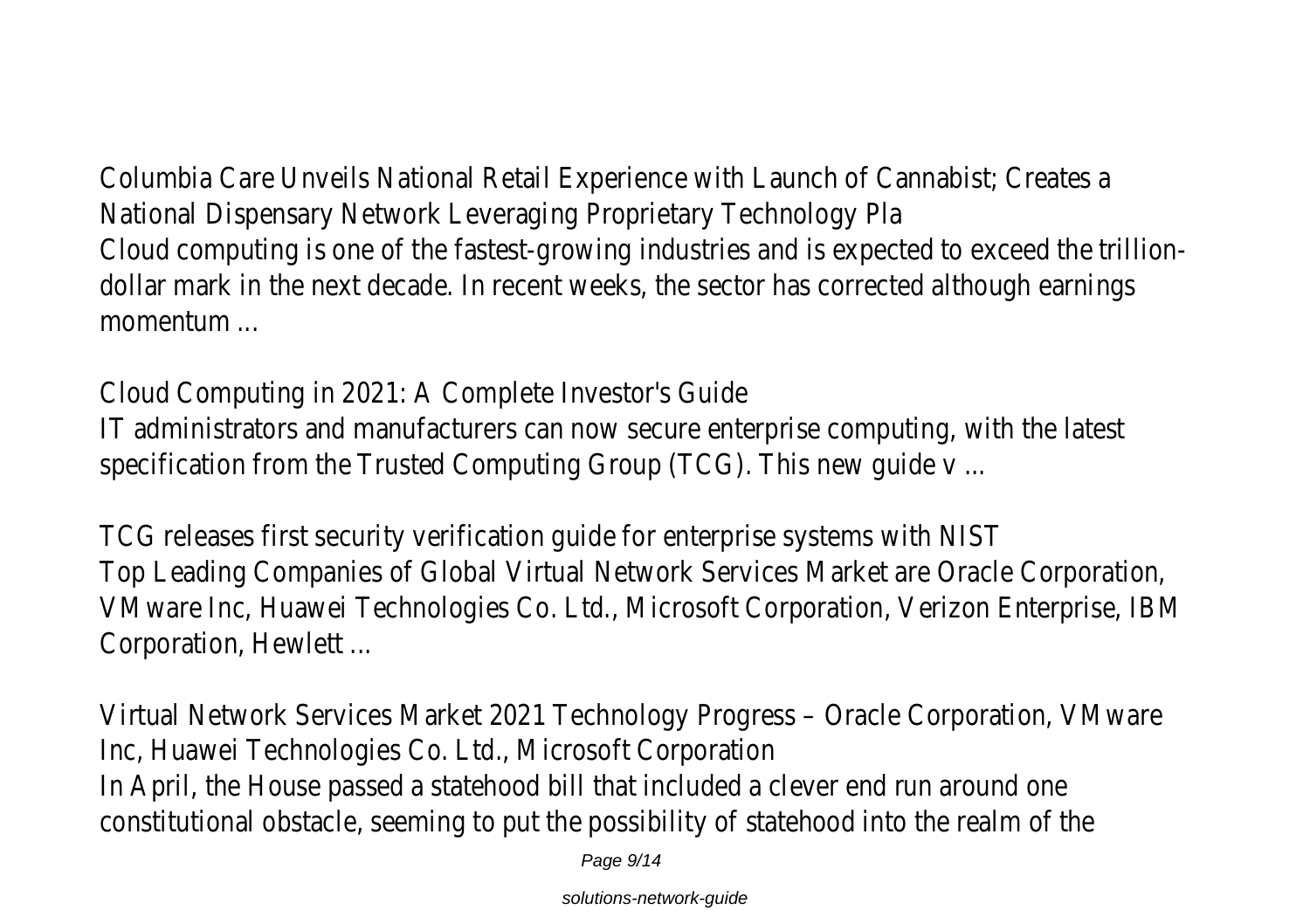plausible. But as the ...

Your All-Purpose Wonk's Guide to Why D.C. Statehood Is So Hard DHS CISA unveiled eviction guidance to support entities compromised by the global supplychain attack on SolarWinds Orion and subsequent compromises of Microsoft Active Directory and O365.

*Farhad Forbes, Co-chairman, Forbes Marshall, has been re-elected global Chair of Family Business Network International ...*

*WIND, a leading high-performance networking software company today announced the launch of their 6WINDCloud networking solution that embraces the Cloud Native ...*

*IP Infusion, a leading provider of network disaggregation solutions for telecom and data communications operators, and Edgecore Networks, a leading provider of traditional and open network solutions, ...*

*Disaggregated Networking Solution by IP Infusion and Edgecore Networks Deployment Completed at London Internet Exchange*

Cloud computing is one of the fastest-growing industries and is expected to exceed the trilliondollar mark in the next decade. In recent weeks, the sector has corrected although earnings momentum ...

Page 10/14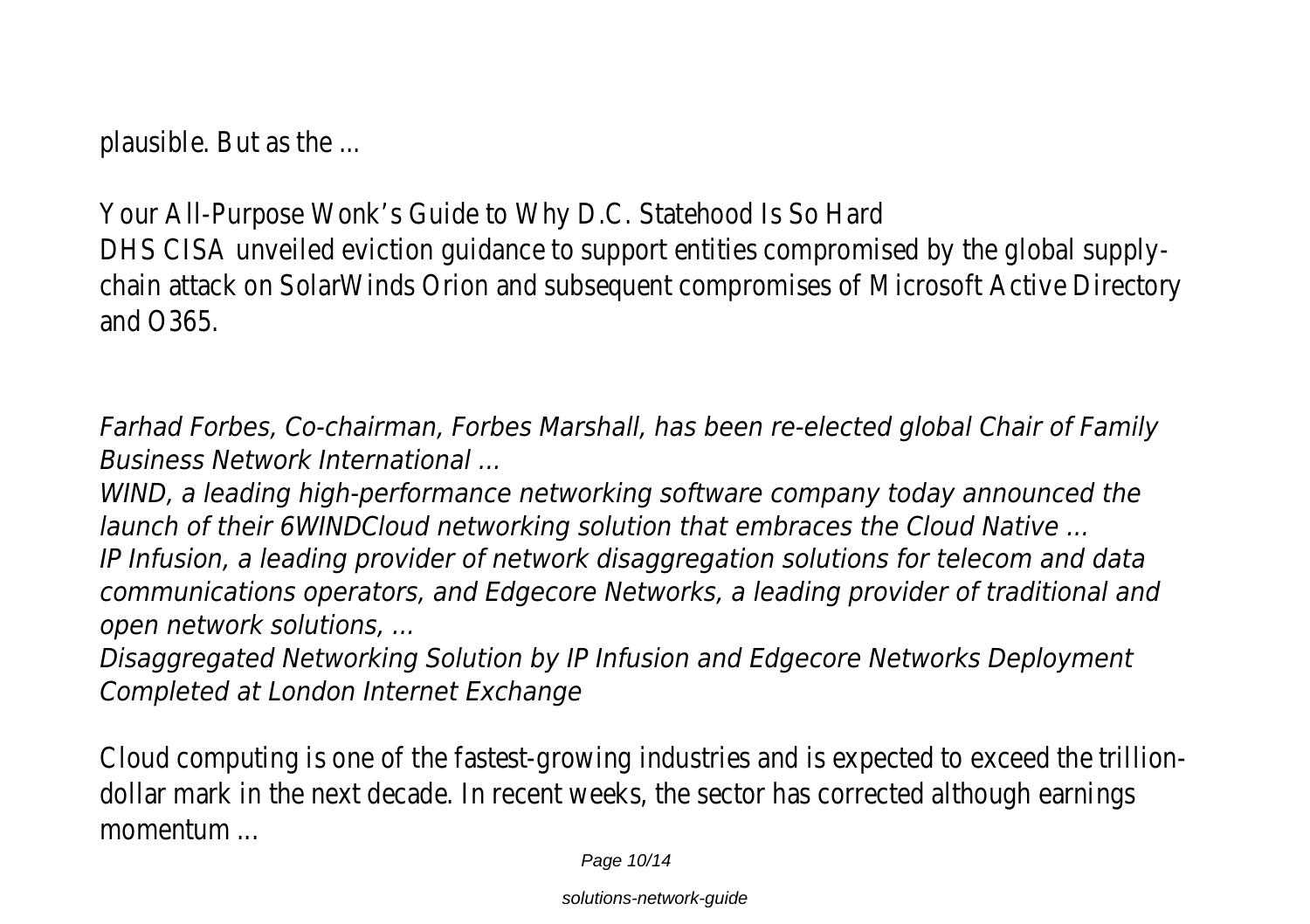Nature-based solutions can help cool the planet — if we act now Farhad Forbes re-elected global chair of the Family Business Network Nokia Corporation NOK recently achieved a historic milestone with 100 customers within a year for the indigenously built Quillion chipset-based broadband solutions. Optimized for lowlatency ...

#### *Women Everywhere Are More Frazzled Than Ever: New Reboot Guide May Hold the Solution*

*The last 12 months have forced women to juggle more than they ever have. From COVID isolation to homeschooling their children to major work changes, the stress has had a real physical and mental ...*

#### *Apex's new Outsourced Special Purpose Acquisition Company Chief Operating Officer Solution is set to include custody through its third party network ...*

*6WIND launches 6WINDCloud - the Innovative Cloud Native, Disaggregated Networking Software Solution The Cannabist retail experience was developed to educate, inspire and serve the rapidly growing cannabis market with the highest quality products, technology-led solutions and unmatched customer ... News Channel 6 City Guide: Santa Rosa Communications (3)* Page 11/14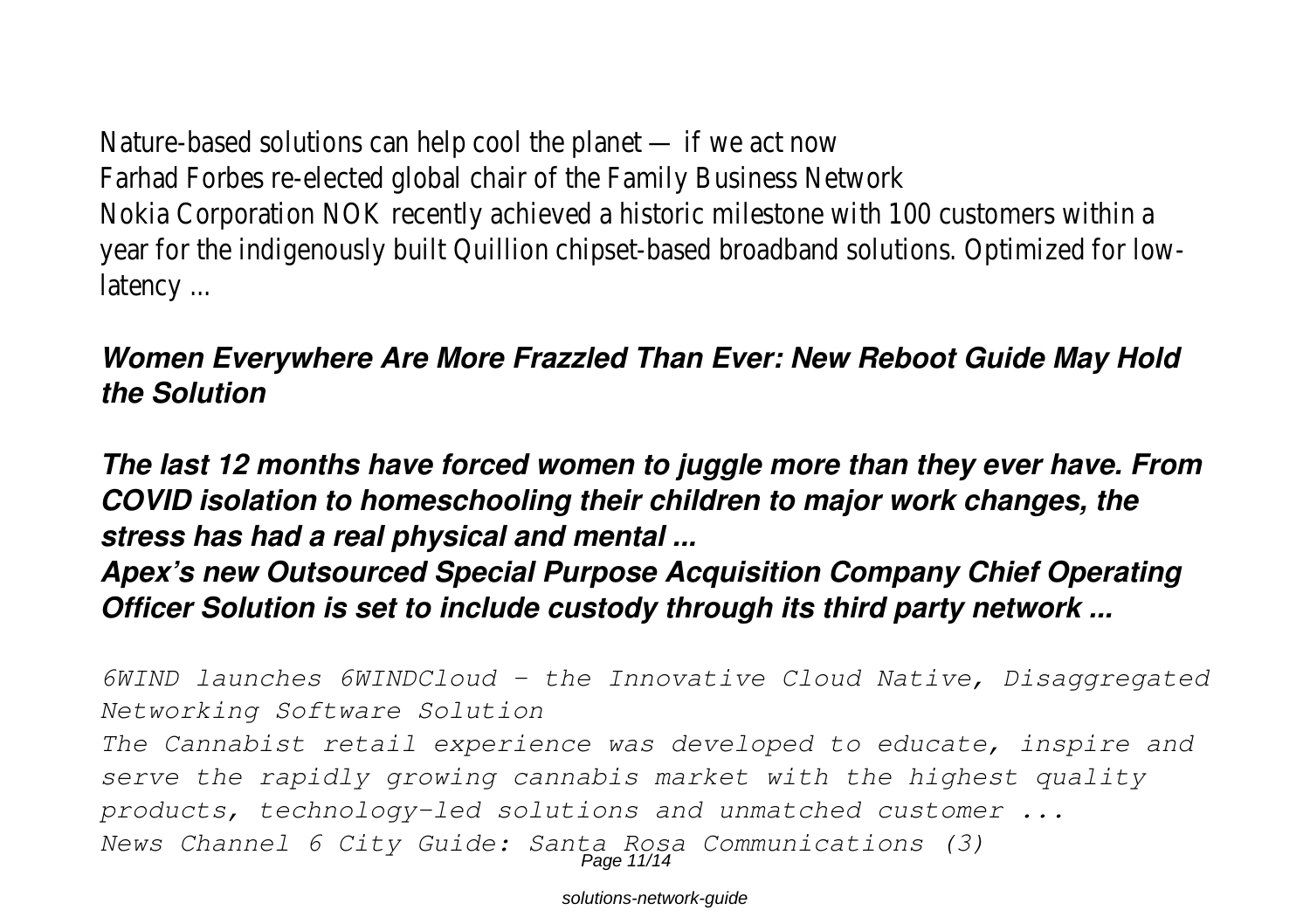*Maxxess Systems and Digital Watchdog collaborate to deliver complete video surveillance solution*

*Longtime customer Hospice of Wichita Falls talks about why they'd recommend using Santa Rosa Communications to other businesses.*

*Whether it's soccer, basketball, or baseball, sport is life for some people. It's like an irrevocable condition that one simply cannot live without. However, with the COVID-19 pandemic having made its ...*

*Maxxess Systems, a globally recognised company in event response management and collaboration systems, is pleased to announce their partnership with Digital Watchdog, an industry renowned company ...*

*IT administrators and manufacturers can now secure enterprise computing, with the latest specification from the Trusted Computing Group (TCG). This new guide v ...*

**Analysis suggests that to limit global temperature rise, we must slash emissions and invest now to protect, manage and restore ecosystems and land for the future. TCG releases first security verification guide for enterprise systems with NIST Apex's new outsourced solution to include custody services Top Leading Companies of Global Virtual Network Services Market are Oracle Corporation, VMware Inc, Huawei Technologies Co. Ltd., Microsoft Corporation, Verizon Enterprise, IBM Corporation, Hewlett ...**

Page 12/14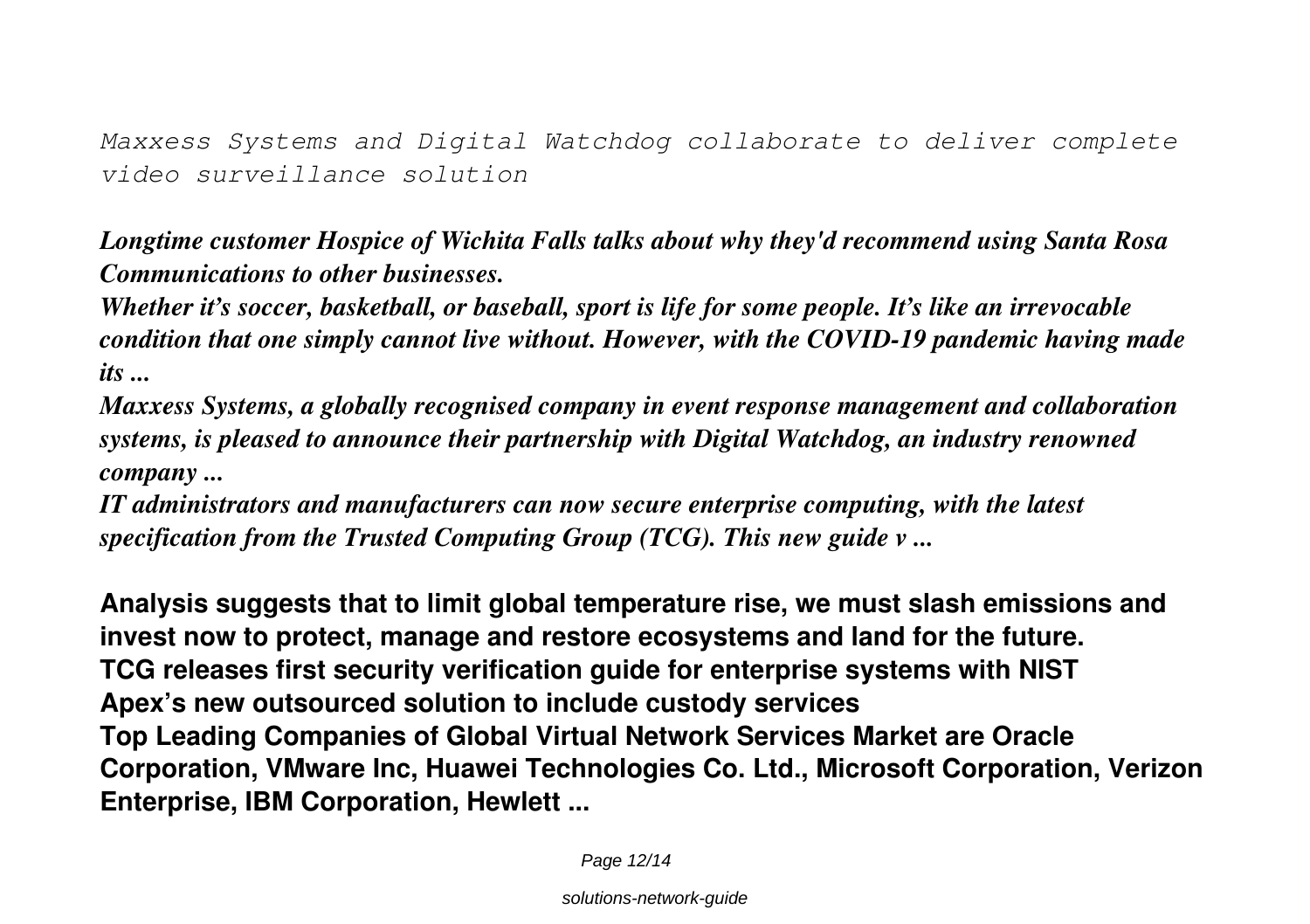### **Nokia (NOK) Achieves Landmark for Quillion-Based Solutions Your All-Purpose Wonk's Guide to Why D.C. Statehood Is So Hard**

Aura, Team Lead, Professional Services, CompuMark™, Clarivate discusses her career to-date, her development at Clarivate and her role in the Clarivate Volunteer Network.

## **Virtual Network Services Market 2021 Technology Progress – Oracle Corporation, VMware Inc, Huawei Technologies Co. Ltd., Microsoft Corporation Microsoft – CISA Eviction Guide for SolarWinds, Microsoft O365 Compromises Making A Difference: The Clarivate Volunteer Network** The Department of Homeland Security Cybersecurity and Infrastructure Security Agency released eviction guidance for system compromises caused by the supply-chain attack on SolarWinds and

subsequent ...

DHS CISA unveiled eviction guidance to support entities compromised by the global supply-chain attack on SolarWinds Orion and subsequent compromises of

Page 13/14